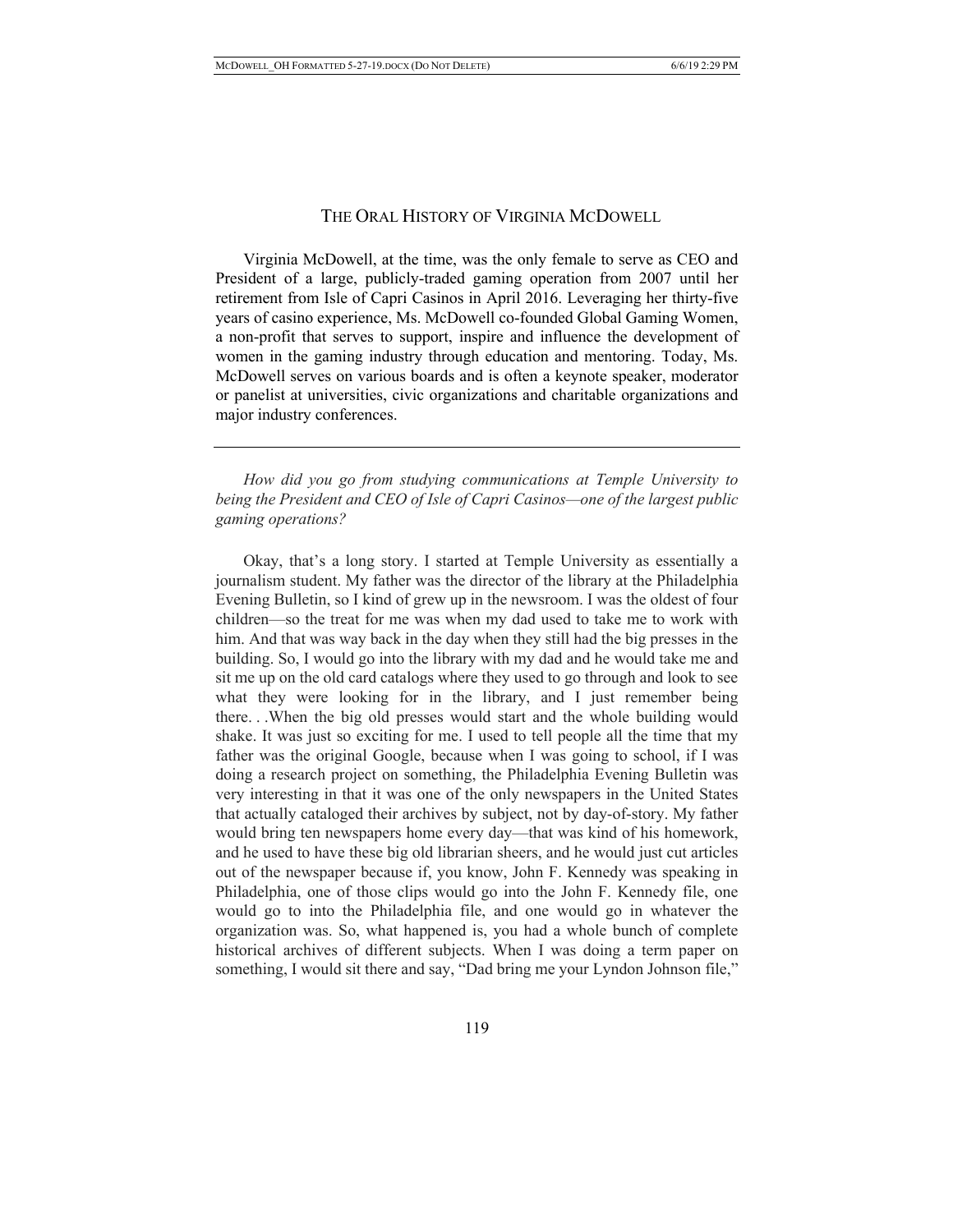and he would come home with this big old manila envelope that had decades of stories on Lyndon Johnson. That fascinated me. I wanted to be part of the media, so I started studying journalism at Temple University. Because my father worked in the library, and the library was a source for a lot of the broadcast journalists in town, radio and television people would come and do research in the library all the time.

My dad came home one day, and he said there was a gentleman named Herb Denenberg, a former Pennsylvania insurance commissioner, but he also held the Wharton Chair––I believe in economics at the University of Pennsylvania. Brilliant, brilliant man, who literally left the academic world to become a TV reporter. Herb's whole thing was consumer protection. This was in the mid-1970s––he was one of the only ones that was doing it. Herb, even then, had this flare and understood that radio was more of an intellectual medium and television was more of a visual. So, in the morning, I would work with him as an intern, and I would work with him on his two-hour radio show, helping him schedule guests and feeding questions and so on and so forth. Then he would take a break for lunch, and afterwards we would set up his evening broadcast every night; live shots and all of this. His shtick was something called "Denenberg's Dump." He would dress up in a white jumpsuit and put on white hard hat with "Denenberg's Dump" across the front, and he had a big thirty-gallon trash can next to him. He would go find unsafe products, do his whole broadcast segment, and then he would sit there and say, "And this belongs in Denenberg's Dump!" People ate it up; I mean they just loved it. So when I was scheduling, I used to have to call supermarkets or government agencies or whatever it was, even if it was something that could be potentially negative, they loved just the whole shtick of Denenberg's Dump so much that they were like "Yeah, yeah, come on over, we would love to see you."

So, I worked with Herb as an intern for about a year, and at the end of that year he came back to me and he said, "I would like you to run my office for me," and I said, "Well, you know Herb, I'm a student. I haven't graduated yet and my education is extraordinarily important to me. I would be the first to go to college on my mother's side and the second to graduate on my father's side." I said that I have to finish, and he just looked at me and said, "I didn't say anything about quitting school, I just want you to come run my office." I thought about it and I'm like, "I can do this." So, I started working full-time at CBS during the days, went to school full-time at nights, and then I had two waitressing jobs on the weekend to pay the gas to get back and forth between the two of them. It was just an absolutely extraordinary learning opportunity for me because now, instead of just doing the scheduling stuff and all that I had been doing an intern, now I was actually working with the production teams. They would send me out to New York City to do a remote broadcast, or Washington D.C. to do a remote broadcast, and I was nineteen years old. I got a good handle on, number one,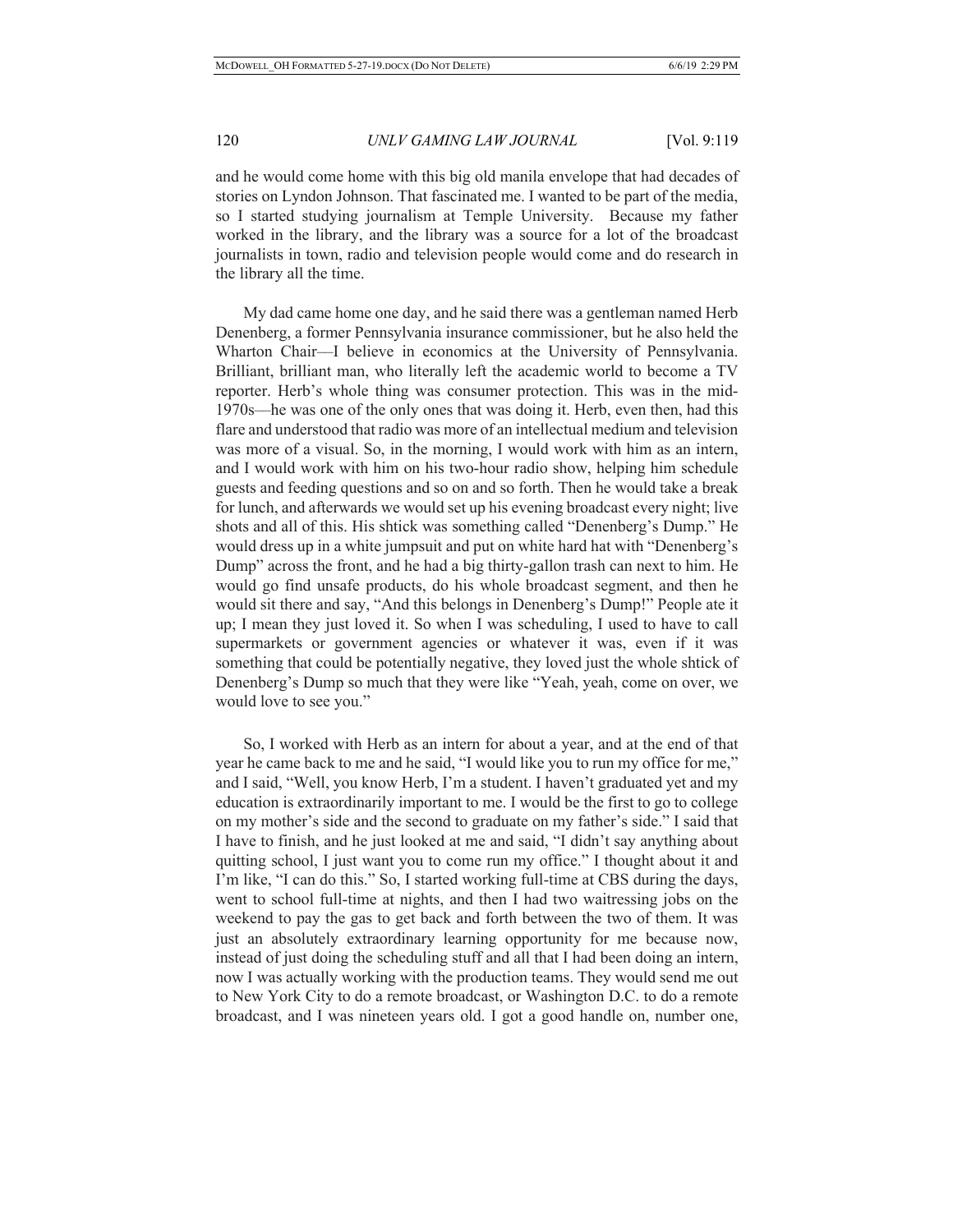working with a whole range of people—it was scientists and senators and whatever they might be—and then also through working on all these remote broadcasts, organizing special events and doing things like that.

One of the best stories that I like to tell is when we went down to Washington D.C.. This was during the Carter administration, and a woman named Esther Peterson was the first cabinet-level executive for Consumer Protection. She was the first, I think at this point she may be the only, because I don't know of any administration that has had one since then. Bill Bradley was a freshman Senator at the time, we had this long-standing battle with the Environmental Protection Agency for labeling on unsafe products. We went down and had all this scheduled. When they heard that we were going to the White House because Esther had agreed to see us, it generated a whole bunch of interest in the broadcast media and the print media in Philadelphia. So now, they all wanted to come with us as part of this "Dump Goes to D.C.," which is what we called it. Now, I'm organizing a caravan from Philadelphia down to Washington of news trucks––*literally* a dump truck full of garbage cans in the back with unsafe products that we're going to bring on to the White House grounds, and two limousines full of reporters that are tagging along because they think this is really funny and a good story. I cleared everything with the Secret Service. Back then it was "We need the name, we need the birthdate," all of this kind of stuff; they had their protocol for it. I do everything that I need to and we're ready to go. I show up at the background gate of the White House, the Secret Service is there, and I say, "Hi, I'm Virginia McDowell from CBS in Philadelphia" and they say, "Yes, we know, we've been waiting for you." I say, "Pardon me?" and they're like, "Step in young lady." I walk in to the Secret Service office and the guy says to me, "What are you trying to pull?" I said, "What do you mean what am I trying to pull?" He goes, "Well, we have a big problem with your list." I said, "I did what you told me to, I sent this to you, you guys acknowledged that you received it. There was no indication that there were any issues. I just don't understand." He said, "Well, the names of the Social Security numbers don't match." I said, "It would have been nice if you would have told me that before I left Philadelphia, but I was very careful. I don't think I transposed anything, but you're saying plural, which means there's multiple instances of it." He said, "Yes," and I said, "I'm at a loss for this." He goes, "Well this whole little show is not going anywhere because I can't clear you." I said, "Can you give me a minute to fix it?" and he said, "Yeah." I said, "Alright, give me one name." Well thankfully, the one name that he picked was my producer who I knew very, very well. So, I thought about it for a minute and a light bulb went off. I went out to the limo, opened the door, and said, "Dave can I speak with you?" He says, "Sure." I said, "Step out here." Dave gets out of the limo, and goes, "What?" I said, "Well, they're not letting us in because the names and Social Security numbers don't match," and he goes, "Okay." I'm like, "What was your birth name?" I'm working with a whole bunch of reporters who had all changed their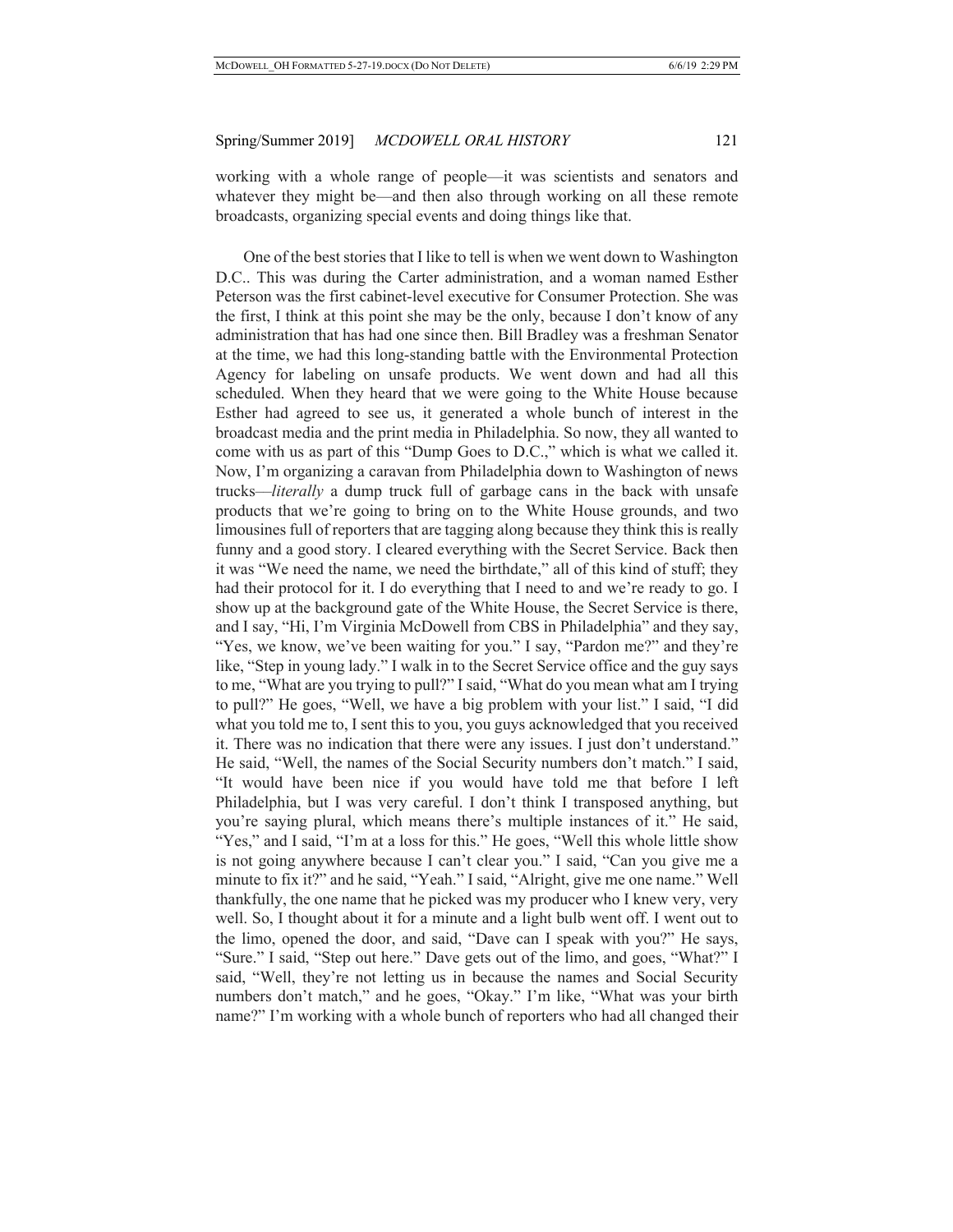names for TV. It never even occurred to them because they'd been operating with these names for so long. He gave me his stage name and his Social Security number which matched his birth name. I went back into the Secret Service to get a clipboard, and I'm opening the door to the limo and saying, "Could you all write the name that you were *given* on this piece of paper?"

We ended up getting in, and if you think of when you see live shots in front of the White House, they're all pretty much from the same place: it's a driveway that goes in front of White House. In the ground are actually plug-in boxes for each of the networks so they don't have to throw the towers up; they just go and plug-in, which is why you always see the broadcast from the same place. So, we did our "Dump" segment standing in front of the White House with Herb dressed in a jumpsuit.

I had a lot of fun and I learned a lot. But it was about the time that gaming had been legalized in New Jersey. So, of course, it was only the second state outside of Nevada where there was legalized commercial casino gaming. I was kind of looking at that, sitting and thinking: *you know it might be worth a shot*. I can always, once I graduate with my degree, I can always go back into media if I want, but it might be fun to get in on the ground floor of a new industry and just see whether or not it's something that I might enjoy. So, I sent my resume to a bunch of the marketing directors. At that point, I was probably twenty-one years old, and I already had three years of broadcast media experience. The woman who was the Director of Public Relations at Bally's Park Place was a former associate press bureau chief, and she jumped at that. She saw my resume and was like, "I can hire her for nothing out of college and she's got three years of experience."

I started working at Bally's Park Place in 1981—essentially editing their inhouse publication. I did that for a couple years, then I was recruited by a team at Playboy that was trying to do a turn-around there. I worked at Playboy for a year and then I was recruited by the Tropicana in 1984. I stayed at the Tropicana for twelve years. When I was at the Tropicana, I met two men. I had two wonderful mentors who probably really defined my career from that point forward. The first was a gentleman who really taught me the value of community relations and giving back; it was something that he believed very much in. He made my time available to work with various community organizations. When he left, the gentleman who replaced him pushed me probably more than anyone ever has in my career. That would be Jim Perry. I worked with Jim for the next thirty years, through I think four different publicly-traded gaming companies. But Jim is the one who really encouraged me to expand my horizons, expand my resume, did not let me slack off at all, *ever*. He would be the first one to say, "You can do better on this." I think that to the extent that I look at the professional that I am today, Jim has a lot of credit for that.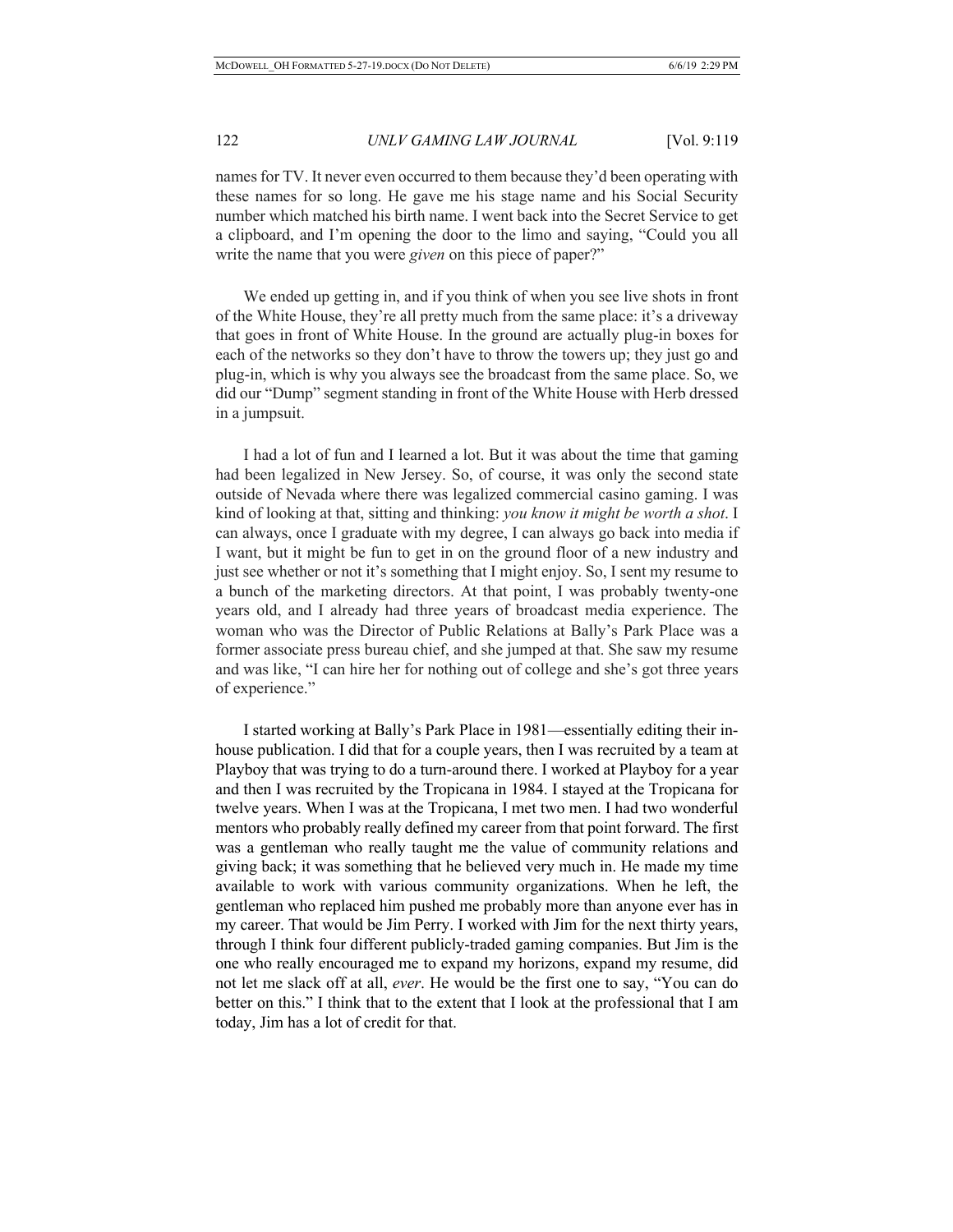I stayed at Tropicana until 1996, and then went to work for Casino Data Systems as their East Coast general manager. I had three major clients, two of them were Foxwoods and the Mohegan Sun, which at that point where the two largest casinos in the world. I worked with them on their entire technology program. It was really kind of my baptism under fire as far as learning technology, but I knew at the time that technology was going to define the industry going forward, so this was something that I was really willing to dig into and work a little deeper. I was at Casino Data Systems for about a year when Jim came back to me and said he had been recruited to be the CEO of a gaming company in the St. Louis market. Jim said, "I'd like you to join me as my new corporate vice president of marketing." I said, "Well, what's the company?" He told me, I looked the company up, called Jim back, and I was like, "They're going under!" And he goes, "Yup." And he said, "But you and I have the skill set to fix it. I know it's a leap of faith." I was married and had two small children at the time. Our entire support network was within fifty miles of us; my husband's family and my family. And I said to Jim, "I don't know, you're asking me to take a young family and move them a thousand miles across the United States to go work for a company that looks like it's a bond payment away from bankruptcy." And he said, "Yup, that's about right, but they have a lot of opportunity, and the problems with the company are basically problems that our skill sets could fix." I was hesitating, and Jim said to me, "Look at it this way Virginia, if you and I don't try to do this, this company is probably going to go under. So how many times can you actually sit there and say that you made a definitive positive impact in the lives and careers of so many people?" I said, "All right, let's do it."

So, we went to Argosy Gaming Company in 1997, and we did turn it around. When we joined the company, the company's stock was about two dollars on a good day. We transacted the company to Penn National Gaming in 2005 for around forty-seven dollars a share. At that point, it was one of the largest deals in regional gaming, and it was also considered to be one of the most amazing turnarounds. We learned a lot during that. We learned a lot in terms of the difference between destination markets and Midwest markets. We learned an awful lot in terms of research and analytics, and what customers were actually looking for. We were actually the first small company to build a data warehouse. Harrah's at the time obviously was a leader in this, but for a small Midwest regional company headquartered in Alton, Illinois to go out and use CRM for the first time just amazed people. When they were sitting there looking at our results and they're like, "It's not their physical plans, what are they doing?" We understood, at that point, segmentation, how to reinvest in customers, how to market. So, on the analytic side and then on the customer service side, we were always doing research and talking to the customers, and literally out in the field. We'd go out, sit next to the slot machines, talk to customers, and say, "What do you like about this?" We'd sit in restaurants and ask patrons, "What do you like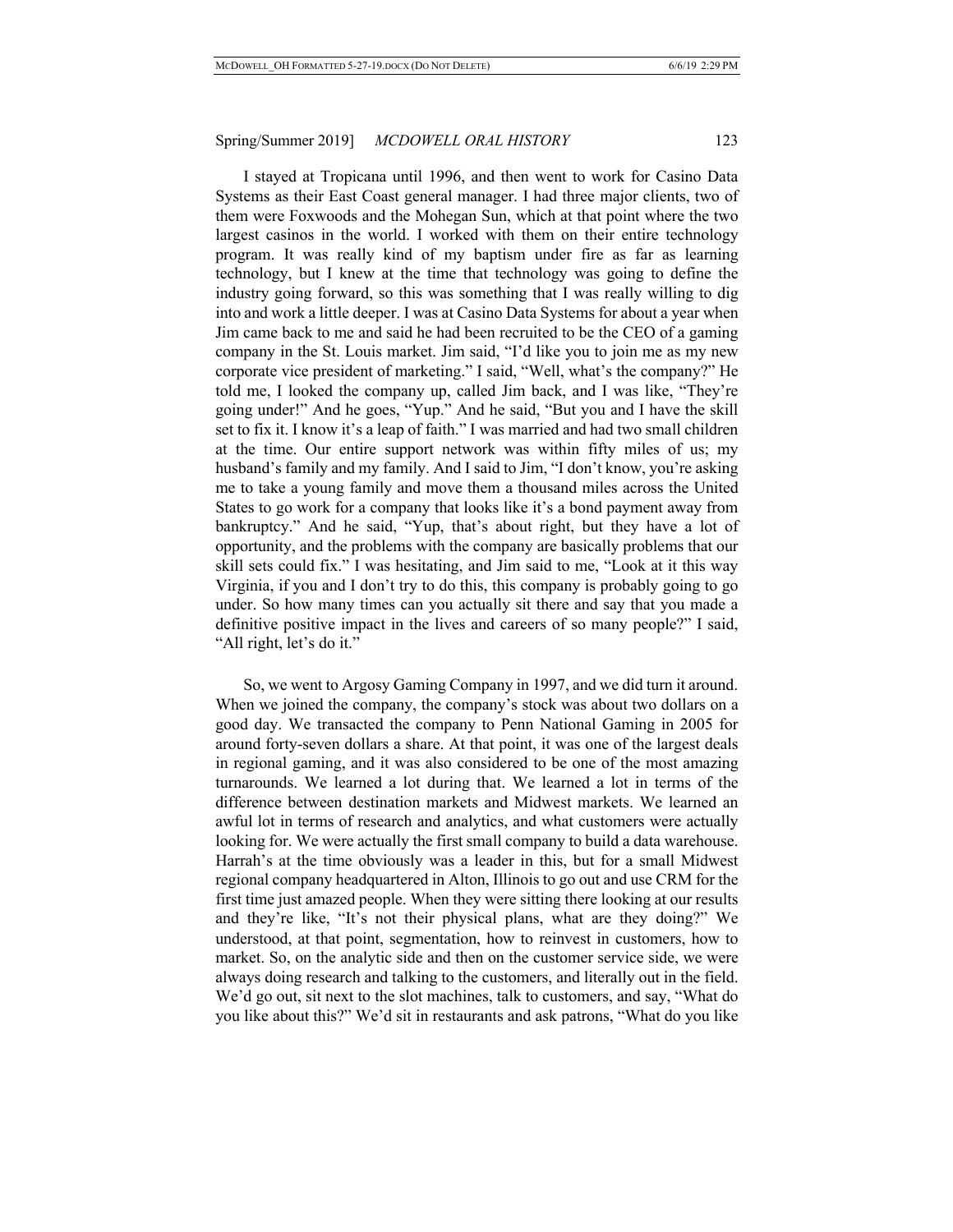about this?" We bonused our general managers on identifying these issues through the research that we were doing and improving them. We looked at a baseline score, we looked at what the customers' expectations were, and we said to the extent that there's a gap, you have the ability to close that gap and dramatically improve your customer service. That was a lot of fun.

When Penn bought Argosy in 2005, we all exercised our change of control and were all ready to sit on the beach for year. It was at that point that Donald Trump called and said, "You guys did a phenomenal job with Argosy, can you come work for us at Trump Entertainment Resorts?" I think he was emerging from restructuring number two or three at the time, and Jim looked at me and goes, "You want to go back to Atlantic City?" I said, "Sure, this sounds like fun." There were three Trump properties in Atlantic City, which was the entirety of Trump Entertainment Resorts. I went back as the Chief Information Officer, worked there for about a year and a half, and then was recruited to apply for the position of President and Chief Operating Officer of Isle of Capri. The gentleman from the search firm who called me and knew me from Argosy basically said, "Look, I'm going to give you a shot at this, but I'm gonna tell you that it's not likely because there's no women in this position at a major company across the United States, and it's a pretty high hurdle. I had to really fight to get your name on the list." I said, "All I want is a shot." He was very strategic about it. I think I was the last person who interviewed. I realized at that point that I had absolutely nothing to lose by being brutally honest. So, when I interviewed and sat down with the owner of the company—it was closely held at the time—and the rest of the members of the Board of Directors, I just told them, "Here's what you need to do to fix this. Here are all of your problems and here's what you need to do to fix it." It must have worked because I was offered the position. I joined Isle of Capri in 2007 and in 2011 was promoted to CEO. At that point I was the only female CEO of a major operating company in the United States. I stayed until 2016, then retired.

*You mentioned being the only woman at that time, what challenges or obstacles—if any –did you face navigating your rise? Do you have any specific stories?*

What was very interesting, and I've had this conversation with a bunch of my female friends in the gaming industry. . . So, I'm currently the Vice President of Global Gaming Women, and we have about twenty members on our board now. These are extraordinary women who all are very invested in building and creating the next generation of female leaders in the gaming industry, but we also have dozens, if not hundreds, of talented women that we work with in managerial roles all across the United States right now. When we go to these events and have these conversations and I talk to my Atlantic City friends, the thing about Atlantic City when gaming was new there—so I'm going to say the decade of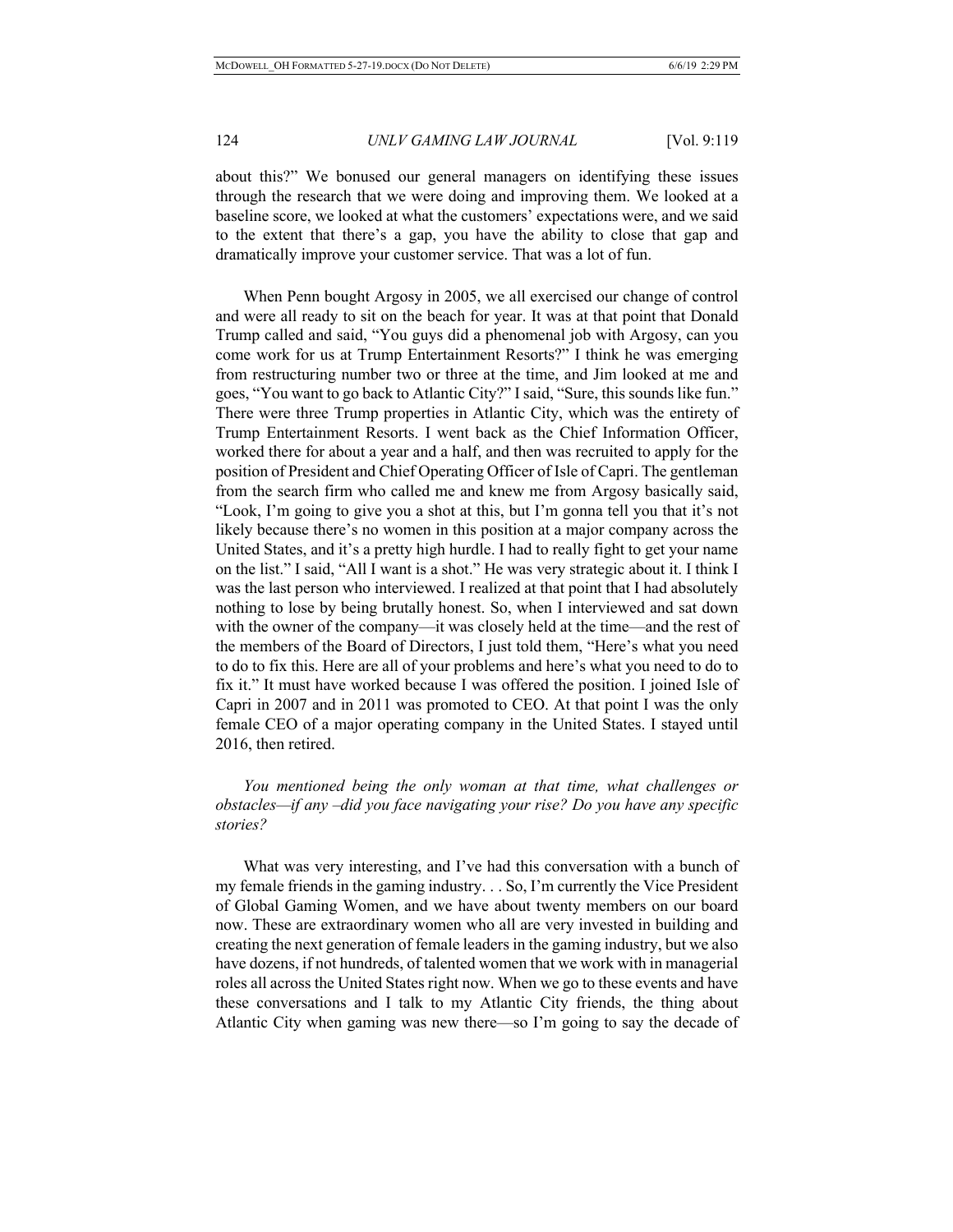the 80s—is it was growing so fast. We are opening another casino hotel with 500 or 750 rooms and all of that; we were opening one every year. We went from zero to a dozen almost in no time, and so there was a huge demand for talent. A lot of the people who had come from Las Vegas, Nevada, to help set up the first casinos just didn't like New Jersey. It was just a very, very different environment. You're going from the desert and the kind of weather that you enjoy here yearround, and now you're going to New Jersey with slush and sleet and snow. So, after a year, of a lot of them just went back. You had this dearth of talent that needed to be filled.

What I like to say, is that it was very fortuitous for me that I started my career at that time because they were pretty much genderblind and colorblind. If you were good and worked hard, there was a job for you. If you were willing to expand your horizons, there were promotional opportunities for you; there was the opportunity to move up the ladder. I can honestly say when I look back at my Atlantic City years, I can't ever remember a time where I was discriminated against because I was a woman or not given a job because I was a woman. As a matter-of-fact, at Bally's Park Place, where I was at from 1981 to 1983, I worked for an extraordinary woman named Redenia Gilliam. Redenia was the first female African-American vice president of a casino company. This is in 1981. She was the first African-American female vice president and she was obviously a very strong mentor for me. I am very proud to say I nominated her for the Gaming Hall of Fame and she was inducted two years ago; posthumously unfortunately, but I think that you have to recognize that kind of ground-breaking talent all those years ago. There were, I believe, two or three female vice presidents at the time. So, I was very fortunate at each step in my career that either I had strong female mentors and/or the two gentlemen that I mentioned earlier, who were also colorblind and genderblind basically; who supported me and gave me the opportunity. I can honestly say that in those days, I didn't really see obstacles per se.

I think that when I moved up a few rungs higher up the ladder in my career, there were probably those that looked to me when I was President and Chief Operating Officer, CEO, and wondered whether or not a woman could "do this job" and the only thing you could do to silence the critics is: do your job. One of my favorite stories is, I was doing a conference—actually in Las Vegas about five years ago and we were talking about this very subject. The guy who was moderating said, "Virginia, as one of the only females who is a CEO in this business, do you prefer to be called a businessman, or businesswoman, or business person?" I just looked at him and I said, "I prefer to be called professional." The audience went wild. He did that on purpose, because he knew I would give him an answer like that, but I think that that's one of things that people lose sight of. You don't have to get slotted into a "businessman" or a "businesswoman." We all want to be looked at as professionals regardless of our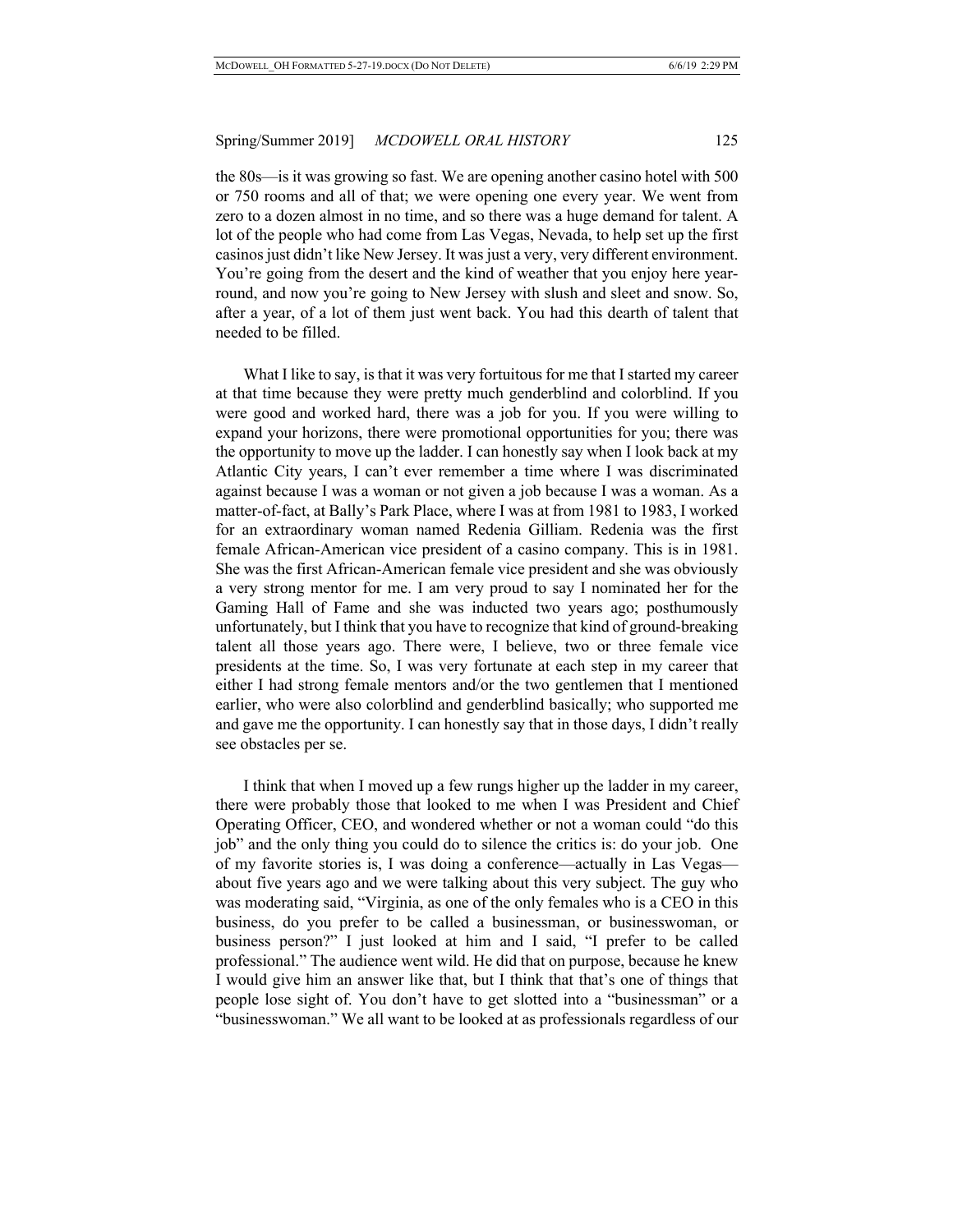gender or the color of our skin. I think that's one of the reasons why we work so hard with Global Gaming Women is to give women the opportunity to be in a position where they can take the next step and hopefully gender doesn't matter.

#### *You're currently the president and the chair of Global Gaming Women?*

No, actually I stepped down from Board Chair about a year ago. I launched it as the President and Board Chair in 2016, but one of the things that I truly believe is that you have to make opportunities for as many people as possible to shine. I think it was more important that we got other women into the executive committee level of Global Gaming Women, so I stepped down. Phyllis Gilland took over, who is now with Golden Entertainment. She's done an extraordinary job, and Phyllis will probably transition in the next year or so again so that we can give another extraordinary woman the ability to lead the organization.

## *Can you tell me a little bit more about the opportunities that you create with Global Gaming Women?*

It's interesting. I actually was one of the original two co-chairs of Global Gaming Women back in 2011, when it was started by Judy Patterson at the American Gaming Association. Frank Fahrenkopf, who was the President and CEO at the time, was a huge supporter of Judy, and just a huge supporter of women in general. Patty Hart, who was then the CEO of International Gaming Technology, and I were the original two co-chairs. Judy was—I believe—the only CEO of a major supplier, and I was the only CEO of a major operator, and we had aligned professional interests; we were an IGT customer. We started Global Gaming Women in 2011 with Judy Patterson and had very strong support from the American Gaming Association. We were trying to figure out what we wanted to be when we grew up.

We wanted to touch as many women as we could at that point, and we made the decision to go quantitative as opposed to qualitative. The  $AGA<sup>1</sup>$  sponsored research; we did everything in terms of being able to get the facts that we needed so that we could build the organization going forward. The type of things that we were talking about. . . we did a lot on our website, we tried to do a lot through whether it was social media or LinkedIn or whatever it was, to get information out there and to talk about it. We did events, we always did something at  $G2E^2$ , we had meetings, and various committee structures, but it was really superficial. And I say that with love in my heart, because Judy did an absolute phenomenal

 $\overline{a}$ 

American Gaming Association.

<sup>&</sup>lt;sup>2</sup> G2E stands for Global Gaming Expo, which is the international gaming trade show and conference "by the industry and for the industry." https://www.globalgamingexpo.com/ (last visit April 15, 2019).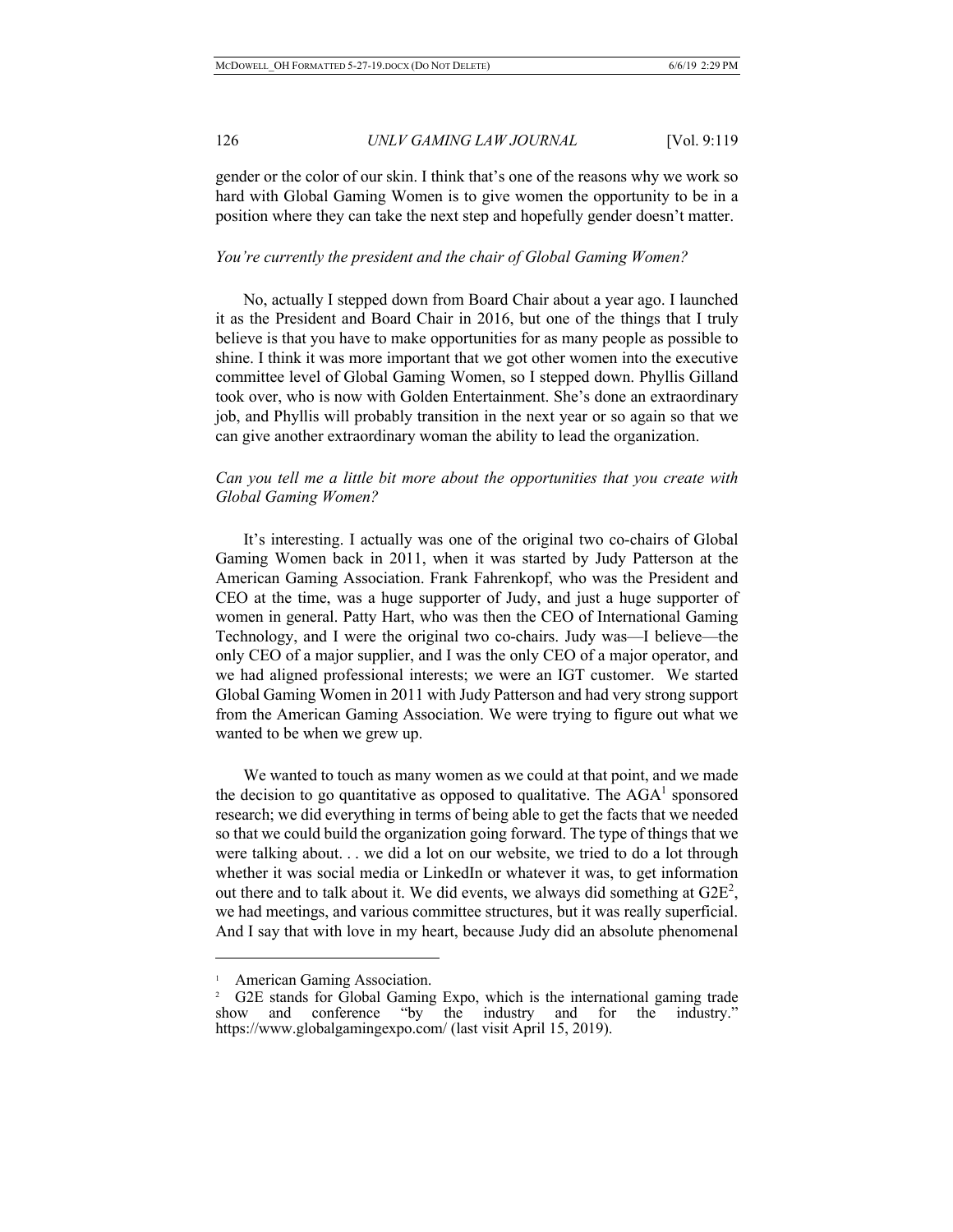job. The problem was that all the women that were involved at the organization at that point all had day jobs. So, it was very hard to kind of dig in and do anything qualitative. So when I retired in 2016, I went to Geoff Freeman at the time, and I said, "Why don't you let us spin this off as an independent  $501(c)(3)$ because then we can go out and solicit charitable donations, but we can also hire staff and put the resources behind growing this?" We sat down in Patty Becker's house in California, with what was our founding board and for an entire day brainstormed and again said, "Where do we want to be when we to grow up?" We made the decision at the time to go qualitative now instead of quantitative because we realized that if we really want to make a difference in the lives of these women, we can't just scratch the surface. We really have to dig in and get to the individual woman and say, "I want to help you build your career." We made the decision at the time, that the backbone of the organization would be education because that is what was really missing in the professional careers of so many of these extraordinarily talented women. They worked for organizations––big organizations––that didn't necessarily have the infrastructure in place to provide them with the training that they needed and the things that they needed for the next step of their career. These are very wonderful companies who did wonderful things for women, but a lot of women just don't raise their hand. So, either they wouldn't avail themselves of opportunities or they would think that they weren't qualified to even apply for a management development program or something like that.

That's a huge issue with women—just the whole confidence issue to begin with. And again, this is something that we said we have to overcome. We built our educational programming on a tiered basis—we call it our educational pyramid—and the objective was to start it at the ground level and say, "That woman who's a line employee who wants to raise her hand and be supervisor someday, what can we do for this person to help them get to the next level? Can we teach them how to interview? Can we teach them how to write a resume?" Then we went again up the pyramid, probably our two most popular programs are our Leadership Development Program, which is essentially managers and directors, and we do this regionally across the United States, because although Las Vegas is kind of the epicenter, there's now gaming in forty-eight out of fifty states. When you think about the women we're trying to interact with and reach out to with this programming, they don't get expense accounts. So, it was through an application process, we would select someone and say, "Okay we're doing this program." And they were like, "I have no way of getting there, I can't get the time off." So we do our educational events regionally all across the United States. We work with tribal companies, commercial gaming companies, and these women have to drive an hour instead of getting on a plane and going halfway across the country. So just providing that access opens up a whole world of women that we're able to touch. We teach them finance for the nonfinancial manager, we teach them public speaking, we teach them all of all those things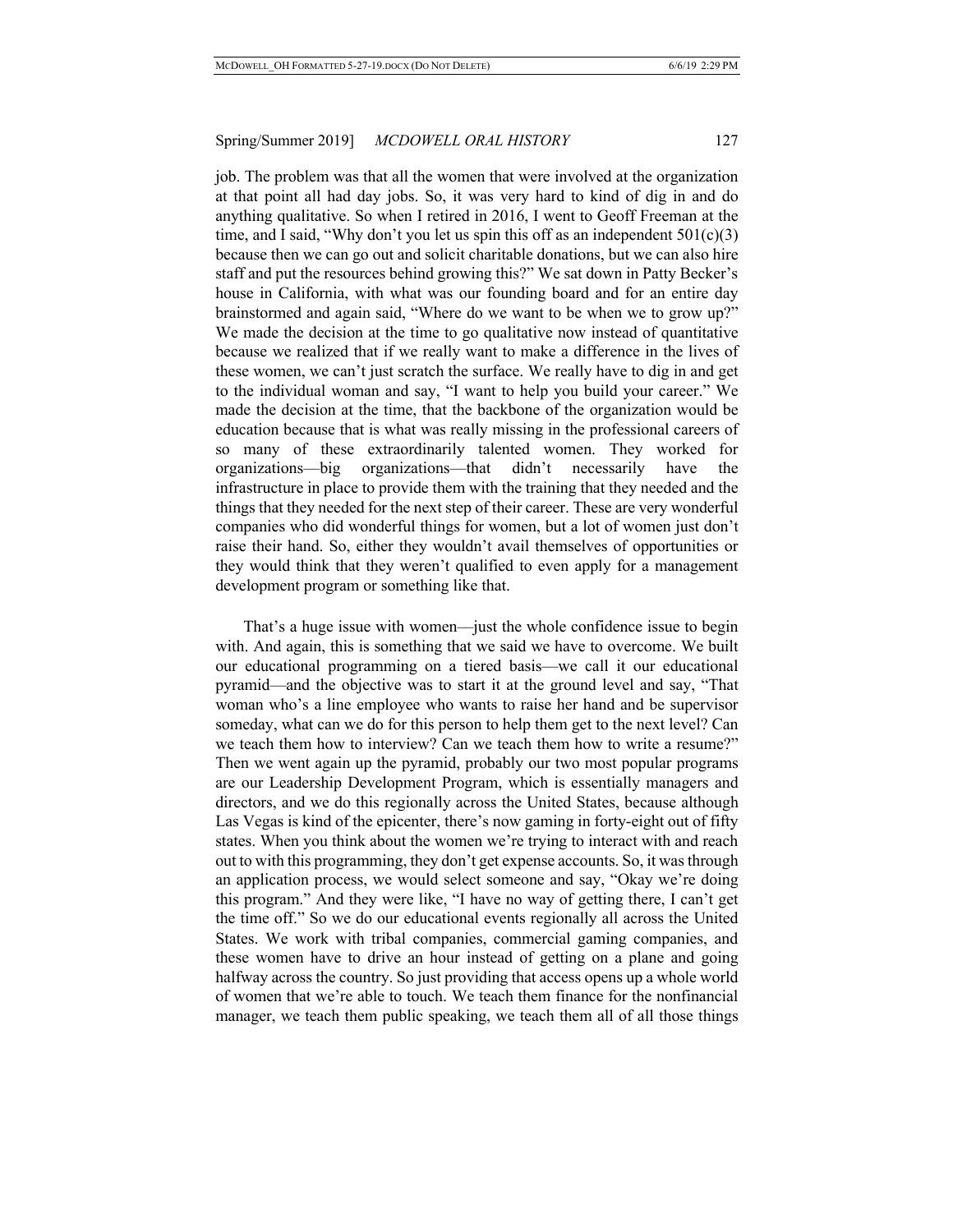that kind of help you take the next step in your career. Our W Program, which is kind of the peak of the pyramid, is for directors, vice presidents, and we really ramp up the educational programming that we do for them. What has happened is a happy little accident, but we have our own cottage industry of now bringing these talented women into the organization to be committee chairs and all of this. As they graduate from our programming, we've actually trained them and taught them the skills that they need within their organization, but we benefit from it because now it's like, "Okay, you're going to chair the marketing committee." So, it's great. It's wonderful for us.

I was telling them a funny story at our last board meeting. We do a full day of programming every year at G2E on Monday. Monday is kind of "our day," and we work with Reed Exhibitions and the American Gaming Association. Every year we come up with a theme and we do a full day of programming. The last few years, we've added a keynote speaker in as well. We tried to get as many women the exposure as possible to participate in these programs, not only because it's something that is good for them from an experience perspective, but it also looks good on their resume and it exposes them professionally to a much wider audience. The last thing that you want is to have the same people speaking on the dais every single time. It's something that's a challenge for us because we're always looking beyond the women that we know. And if you think of the gaming industry, the gaming industry is actually about fifty percent female, it's just that at the higher ranks we just don't have the representation that we need in the supervisory levels. I was looking at the agenda for our full-day of programming at our board meeting in July and they said, "Virginia, what do you think?" I was looking over it and I was quiet for a minute. Now people are getting nervous. I can kind of hear papers rustling. I just looked up and I said, "It's spectacular!" They said, "Why do you say that?" I said, "Well, I'm looking at a full day of programming, I'm looking at six or seven sessions, I'm looking at multiple daises, and multiple speakers. . . and I only know three names on this list." That, to me, was the most. . . I mean the fact that we can sit there and identify all of these amazing women and give them the opportunity to do this, number one, and the fact that there are those women, number two, is something that's very gratifying.

## *In Atlantic City today, the revenue is not what it was ten, twenty years ago. Can you describe in your opinion what happened?*

Very easily. Atlantic City is a barrier reef island, which basically means it's an island. There are a few roads on and a few roads off, and that's about it. When I was working in public relations, back in the day, I used to bring media crews out all the time to do stories about whatever property I was working on, but it usually encompassed Atlantic City as a whole––as part of whatever story they were doing. They used to all like to do what I affectionately refer to as "the shot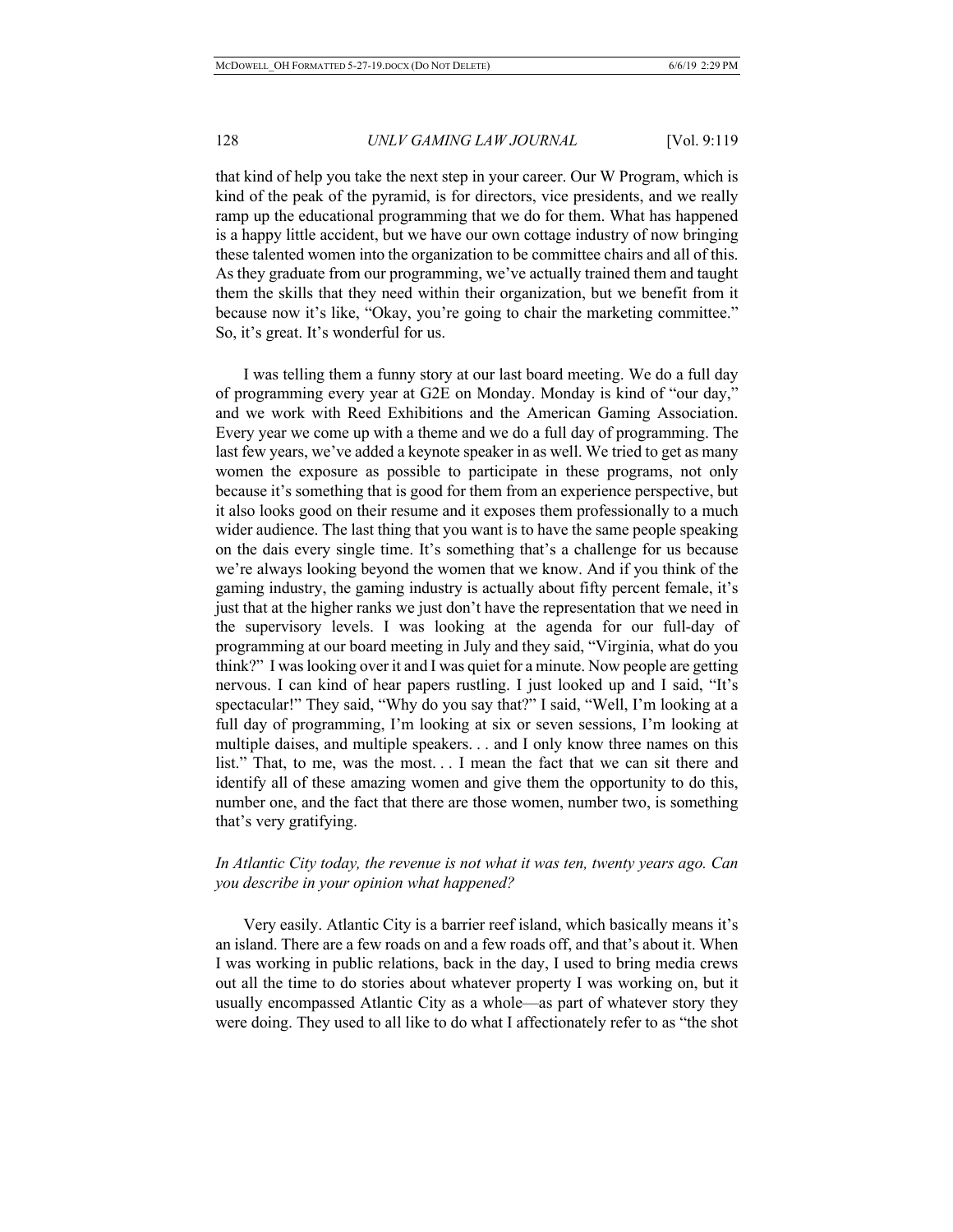down the empty Boardwalk over a dilapidated building with a shiny casino in the background," and do the "failed social experiment" piece. I used to sit there all the time and say, "Let me help you tell the other side of the story, let me tell you about the employment, let me tell you about the amount of investment that we've had on this little tiny island." But what I used to do, because again––just perception and how important it is, I used to say, "How many full-time residents do you think there are in Las Vegas?" This was in 1985. They'd be like, "Oh, a million?" I'd say, "Oh, close enough. Now, how many full-time residents do you think there are in Atlantic City?" And they would say, "Well, it's about the same." And I would say, "No. There's 35,000 full-time residents." It's a tiny little island. So, you take a tiny little island like that and you drop billion-dollar properties into the middle of it, and now you sit there and say, "Okay, we have to fill these rooms." But remember, this is an island. So, you have to come on or off over a couple of roads. The vast majority of our business came over the weekends––from Philadelphia, from New York, and a little bit from the South. What would happen is that rooms would sell out every single weekend, just because of demand. We were sitting within tank-of-gas range of twenty-five percent of the population of the United States. So, everybody would get off on the weekends and would go to Atlantic City. You would end up with all of the bridges full and lines getting in from the toll plaza and it was a horrible experience. The rooms would sell out, and people would get upset because they can never get a room on the weekend in Atlantic City. Then they would sit there and say, "I'm not going to go because every time I try to go, I sit on Garden State Parkway for an hour." So, Atlantic City had the opportunity at that time period to address the problem with the fact that eighty percent of the business came on weekends, and the rest of the time the rooms are empty because there was nothing else to do in Atlantic City at the time. Atlantic City was pure-play gaming. That was part of the turnaround. Gaming was supposed to be a tool of urban redevelopment, and the Casino Reinvestment Development Authority was supposed to be working on dealing with these infrastructure issues in Atlantic City. But if you don't give people something to do, then they're not going to come midweek.

Steve Wynn, at that point, who owned the Golden Nugget in Atlantic City, was not a big fan of the regulatory environment in New Jersey. He made the decision to sell the Golden Nugget, come to Nevada, and take the money from the Golden Nugget, to build the Mirage. The rest is history because Steve understood that if you commoditize what you have to offer, what you have to give to customers––which we were doing in Atlantic City. So, a midweek hotel room, because there were vacancies up and down the Boardwalk, a midweek hotel room was nineteen dollars, a buffet was free with your hotel room, and to the extent that we offered any entertainment, it was a show that you could get for five dollars and a coupon. And a huge group of our customers came to Atlantic City by bus, where we were subsidizing them because we had to have someone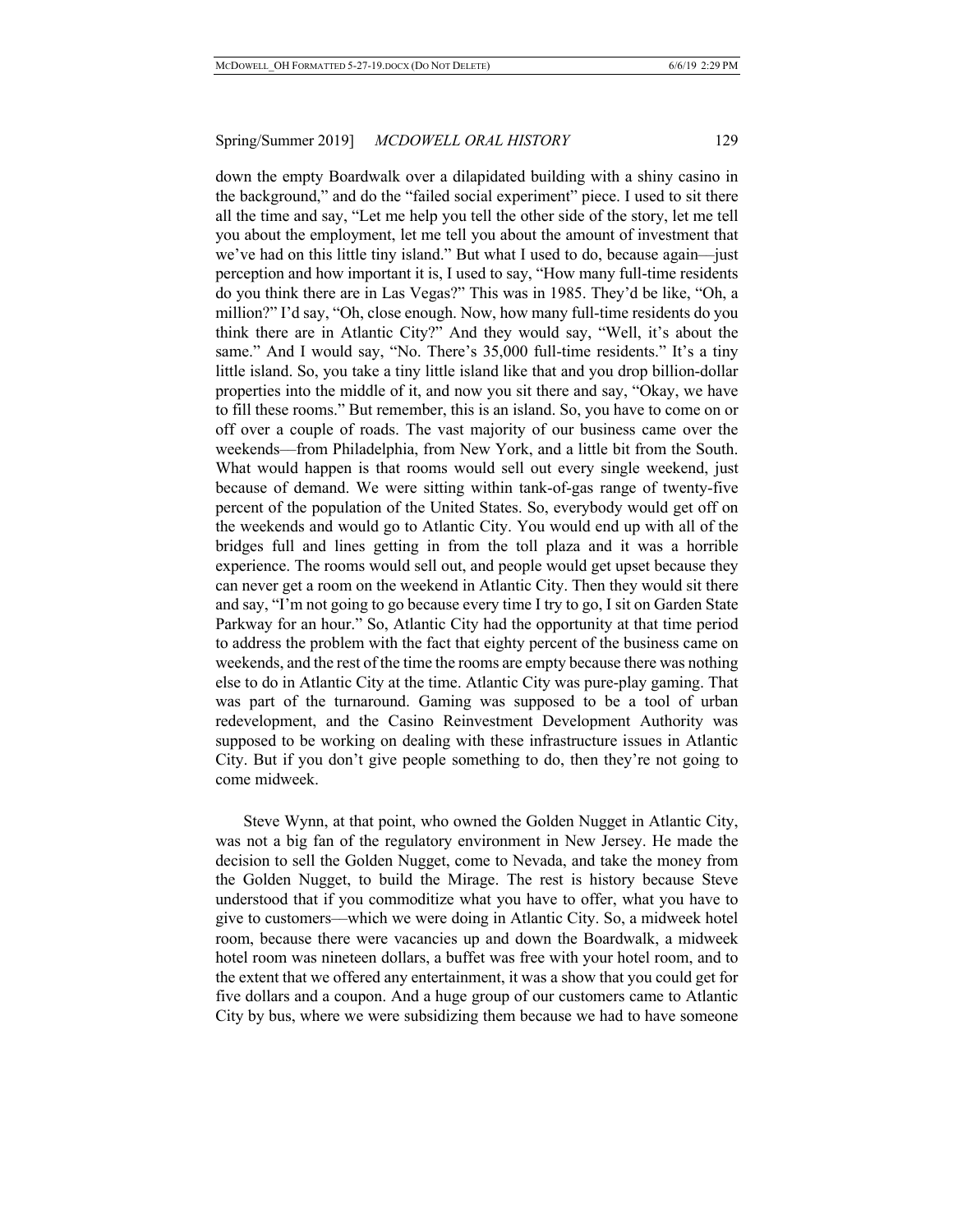in the properties mid-week. So, we're subsidizing our bus customers, we're giving our rooms away, we're giving our food away, and when you get right down to it, you looked up and down the Boardwalk and it was like one used car lot after another. Everybody was offering the same thing and what would happen is you would just shop and say well, I can get a higher point offer over here, or a lower room rate over here, or I can get two free buffets here, and we weren't making any money mid-week because we were giving it all away. Steve understood that. So, when Steve opened the Mirage, he opened the Mirage with Cirque du Soleil. If you actually give them quality entertainment, they will go into their pocket and pay for it. Celebrity chefs—they will go into their pocket and pay for it. Gorgeous rooms—they're going to pay more than nineteen dollars. Steve was the pioneer who really changed what was happening in Las Vegas. But what Las Vegas understood is: in order to get people in the rooms mid-week, they had to add other attractions. Steve kind of started it with a volcano out front, but then when you look at what happened after that, with building out the Forum Shops, the Grand Canal Shops eventually––all of those things, the celebrity restaurants, all of this created the ability when you had a convention and you wanted to bring your spouse, that your spouse had something to do when whoever it was—the male or the female—was at the convention.

Las Vegas basically built themselves out into a place where people came through four times a year, but stayed for three or four days because there were three or four days' worth of entertainment. Expanding McCarran International Airport and making affordable air service was a big piece of that as well. What Las Vegas understood, as Atlantic City never did, was building out the convention business and building out the amenities and entertainment attractions that you needed. Atlantic City didn't figure that out until too late. So, part of the problem is that Atlantic City didn't start adding those amenities until the last decade and the other problem was that they never solved the transportation issue; they never really did anything in terms of being able to get scheduled air service into Atlantic City International Airport. The other problem is the spread of regional gaming. Atlantic City had a lock on Philadelphia, a lock on New York until you end up with gaming in Pennsylvania, gaming in New York. So Foxwoods and Mohegan Sun actually cut off the Northeast market relatively early, but a lot of people still like to come down to Atlantic City because it was beach. But eventually, as you added all that regional competition around there it just eroded, so then Atlantic City didn't even have the weekend business anymore and properties just started to close.

What has happened is that there has been significant investment in Atlantic City in non-gaming attractions and that is something that has happened across the industry. I remember the first time I came to Las Vegas, maybe in 1984, I think gaming was eighty or ninety percent of the revenue of all of the Strip properties. I think now the last number I looked at was maybe forty-two percent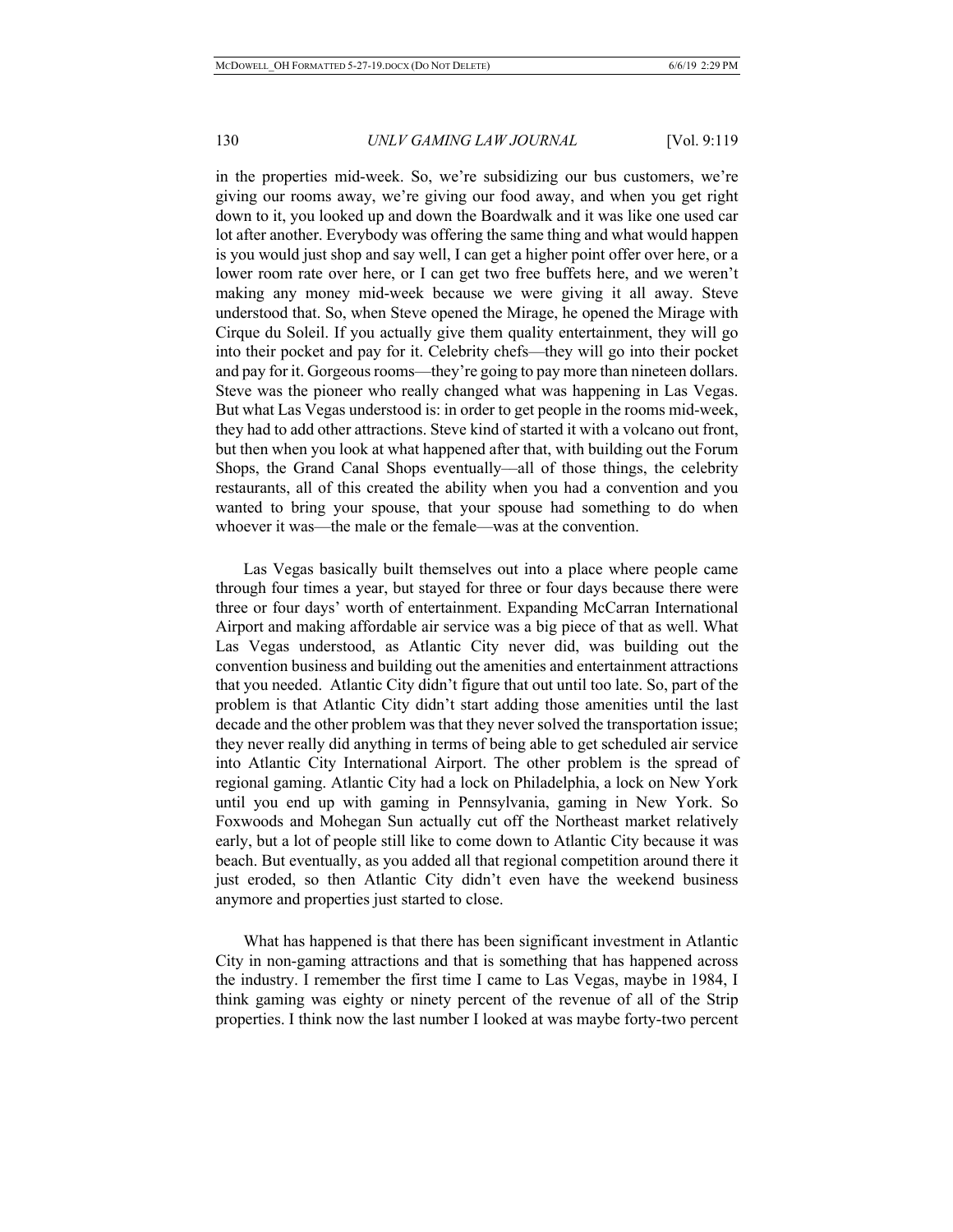because the properties all understood that there's money to be made off the casino floor and in offering these non-gaming attractions. Now, when you look at any of the stories on Las Vegas, so many people come to Las Vegas and say they never made a bet, but they spent thousands and thousands of dollars at the day clubs. All of those things are what kind of define the two places, but as the casinos closed in Atlantic City, you ended up with a commensurate amount of casinos, where finally the ones that were left could start making money again. If you have twelve and go down to six, I don't remember exactly how many, but if you lose half of your room base, you lose half of your restaurants, the existing properties have the ability to go out and basically choose the best employees. They could go out with all these people who, unfortunately, were unemployed at the time, provide a better customer service experience, and again they learned the lessons as well. So, when Borgata was being built, they went up and down the East Coast and did their research by going into various major cities and asking people if they went to Atlantic City. They were doing "man on the street" interviews and would ask people if they went to Atlantic City, they would say, "Yes, I go there all the time." And they're like, "Thank you very much." They would go to the next person and say, "Do you ever go to Atlantic City?" They would say, "No." And it would be, "Why not?" So, Borgata basically built their property based on decliner defectors. So, when people sat there and said, "I hate the restaurants," or whatever it might be, they said, "Okay, fine. We're going to build a property that encompasses all of these things or offers all of these things that the other properties don't, which is why people don't go to Atlantic City."

## *How should gaming operators approach the concern about newer demographics coming in and not being as taken by slot technology as it stands?*

That is a fascinating question and I don't know that there's anyone who has been able to answer that yet. We used to talk about it all the time—kind of a funny story—one of the things that used to drive me crazy is I would sit there and I would look at the age of our average customer, and I think that this was pretty common, this was Atlantic City definitely, and it was in the regional markets, not so much in Las Vegas, but the average age of our customer was sixty-five years old. That is not unusual, because when you look at leisure spending, leisure dollars, people generally don't have it until they are in their fifties; when they've paid off the house and the kids have already gone to college and whatever it might be. Now, you have some extra money that you can spend. To the extent that you make the decision to spend your money—and they are leisure dollars—money is fungible, you can spend it on restaurants, you can spend it on golf, you can spend it on visiting casinos. To the extent that people chose visiting casinos, it was largely a demographic that was sixty-five years old and didn't grow up with video games. I had a rotary phone, I still remember my rotary phone, I remember party lines. I didn't grow up with a video game base or digital base; nor did any of our customers. So, the product that we were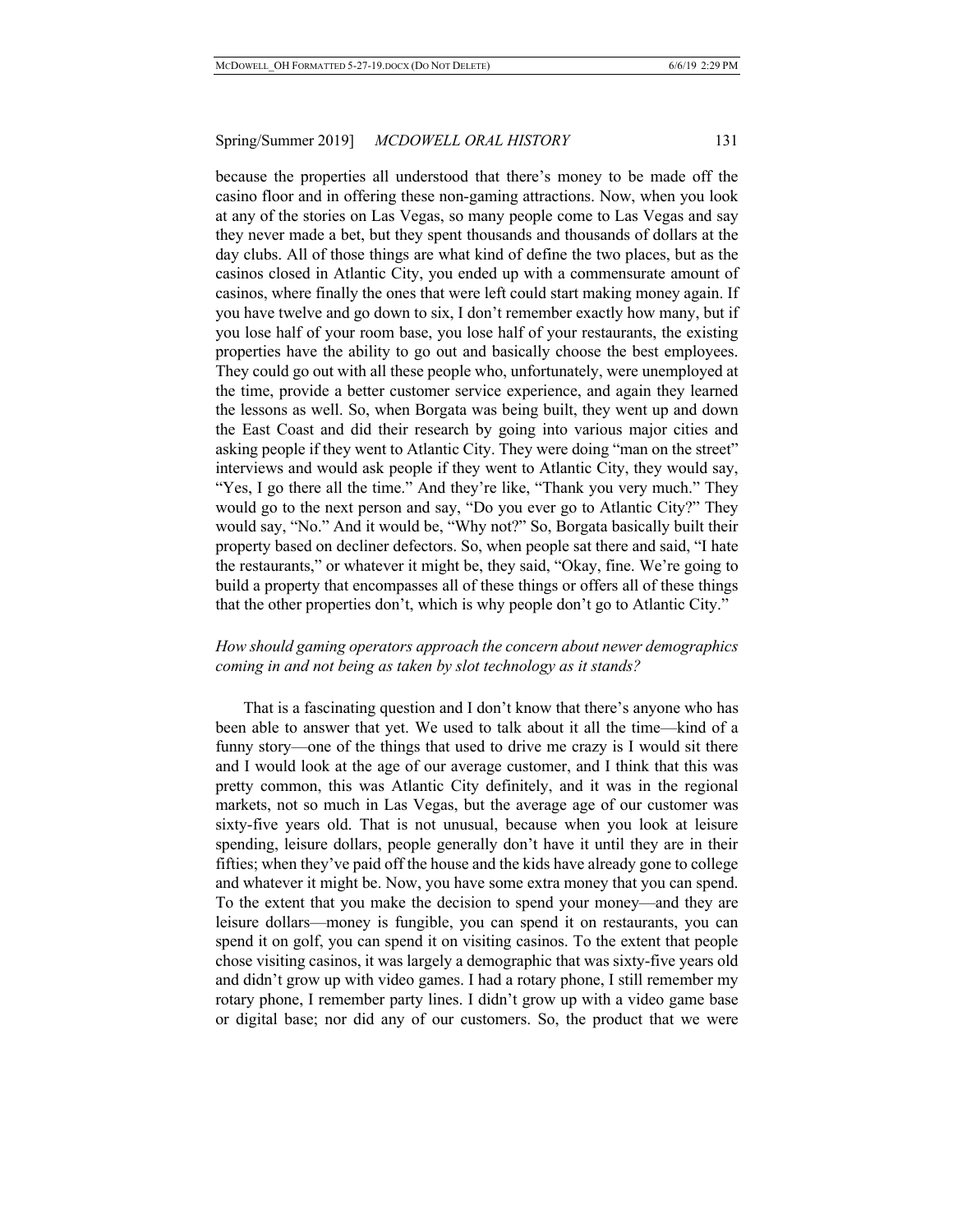offering was fun for them. This was something where they'd say, "Oh wow, this is great, this is exciting."

Every year, we would go to G2E and look at the offerings of the slot manufacturers and it would be, "Wow, we have this new game coming out!" Then we got smart and decided that we were going to get licensing, we were going to get royalties. I remember one year I brought my daughter out to G2E when she was old enough, probably eight or nine years ago. I said, "This is really fun, you are going to be able to see all of our new titles that we have on the casino floor and all the new and hip and cool stuff." And she said, "Oh, that sounds like fun, what do you do?" And I said, "Well, this is the opportunity for manufacturers to debut the new machines, so we can go in and play them for free, and it is really fun." And she's like, "Yeah, that sounds like a good time." I said, "But there's one, like the newest game, you're really gonna love it; it's a Michael Jackson slot machine!" She looks at me and she goes, "And?" I'm sitting there and thinking to myself, *it's Michael Jackson!* And then I'm thinking to myself, *she wasn't even born when Thriller was released*. So, we're so happy that we're introducing this hip, cool, Michael Jackson slot machine and it means absolutely nothing to my millennial daughter who was looking at me like, "And?"

So, I think that is part of the divide. Part of the divide is that you have to build your casino floors so that you continue to offer the things that the vast majority of your customers want. But now you have to start looking at how do you change that for millennials and a generation that has grown up with smartphones, a generation that has grown up with Xbox, a generation that has grown up with Netflix. They're used to an entirely different entertainment experience that, quite frankly, they're getting more of what they want sitting in their own home than going into a commercial casino that was built for someone who is sixty-five years old. We thought that we had solved it with server-based gaming. When server-based gaming came out, we were like, "Oh wow, this is so cool, we can do this and that." But it was virtually transparent to customers. They didn't know it was server-based gaming. There wasn't anything that was changing the experience. Then we went into—I cannot remember the technical name of it—the shared games where everybody could play off the same screen thinking, "Wow, this is great––we can all play together." But when we actually went in and looked at the analytics, our win per game wasn't any higher than any other game, so that wasn't it and it wasn't changing the age of customers. So, I think that what you're starting to see in terms of getting the younger generation what they want is these eSports arenas; I think Luxor has one. Which *is* something, I mean, that watching people play video games has become a huge spectator sport is just amazing to me. It is something that that generation has grown up with, but how do you really monetize that? That's the issue. It's not like sitting there and saying, "Your win per unit per day on a slot machine is this." When you're sitting there looking at these arenas, you're asking yourself,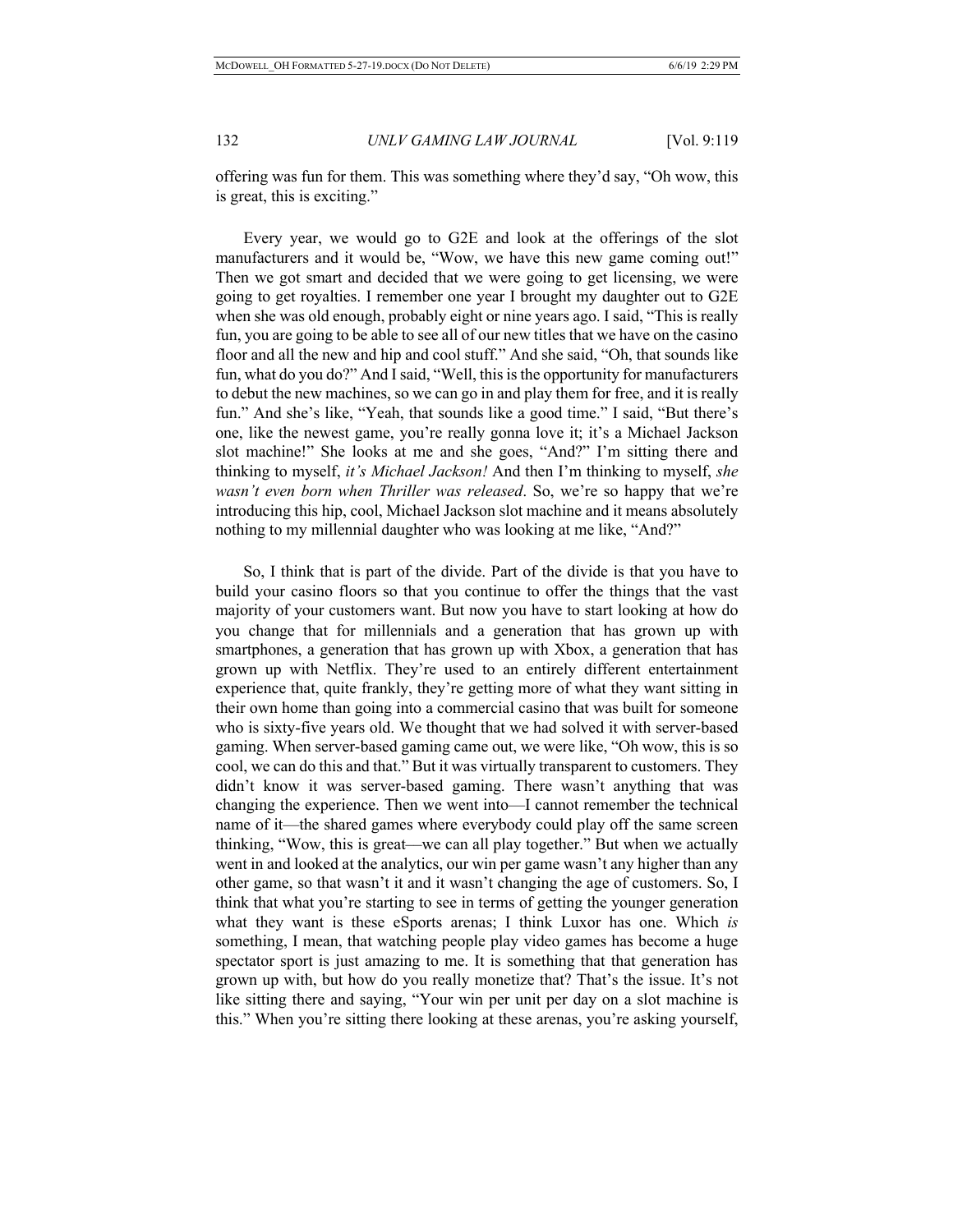"Can you make enough money on admission, can you make enough money on food and beverage, can you make enough money on entry fees?" Because, remember that regional casinos generally are space-constrained. If you're a Las Vegas property and you have a warehouse, it's easier for you to sit there and say, "I'm going to take a shot and dedicate this piece of it to something new and unique and unusual." In smaller regional casinos, you have a very confined footprint and every single square inch of that has to produce revenue. So, it's very hard for you to sit there and say, "I'm going to take that restaurant because I can afford to give that restaurant up and try a new concept." It's tough.

I was just reading somewhere about the Wynn conference call. Steve tore the golf course out because he was going to put the lagoon and do all of that cool, fun stuff out there. . . but now they're putting the golf course back. I think what they said is that they were losing like fifteen million dollars of  $EBITDA<sup>3</sup>$  because 70% of those rounds were cash. When you take something that is a cash generator and you say, "I'm going to take a shot and do something new," you have to have a big enough footprint that you can fade that if it doesn't work. And a lot of the smaller casinos across United States just don't have the ability to do that. So, when you're talking about what can you do to attract millennials, it's very hard if you can't give up a big chunk of your casino floor, or a restaurant, or whatever it might be. Now, the thing that could change that is sports betting. With the repeal of PASPA and sports betting rolling out across the United States right now, that *is* something that I think that millennials—I'm just looking at it from a perspective of my kids—daily fantasy sports, all that, this is something that they love. For them to be able to follow their teams—and not even if you're betting big, but just leagues, fantasy leagues in general since they developed over the last two decades—is something that young people enjoy. I think that you have the opportunity to bring a younger demographic in with sports betting. I mentioned earlier that the regional casinos had an older base. If you go into a sports book in Las Vegas it's generally thirty and forty-year-olds as opposed to the fifty and sixty-year-olds that are playing slot machines on the casino floor. And if you can anchor that demographic, that's something. But that's just scratching the surface; we haven't answered this question yet. . . you probably have to put a millennial in charge of it.

## *Can you tell us a little bit about your experience working for Trump Entertainment Resorts? Do you have some stories from that time?*

Yes, and I say this cautiously. Donald Trump made his money in real estate, but for the most part, made his money in commercial real estate. That commercial real estate was largely apartment buildings and office buildings that he inherited from his father; kind of the Trump real estate portfolio. So, when you're talking

 $\overline{a}$ 

<sup>&</sup>lt;sup>3</sup> Earnings before Interest, Taxes, Depreciation, and Amortization.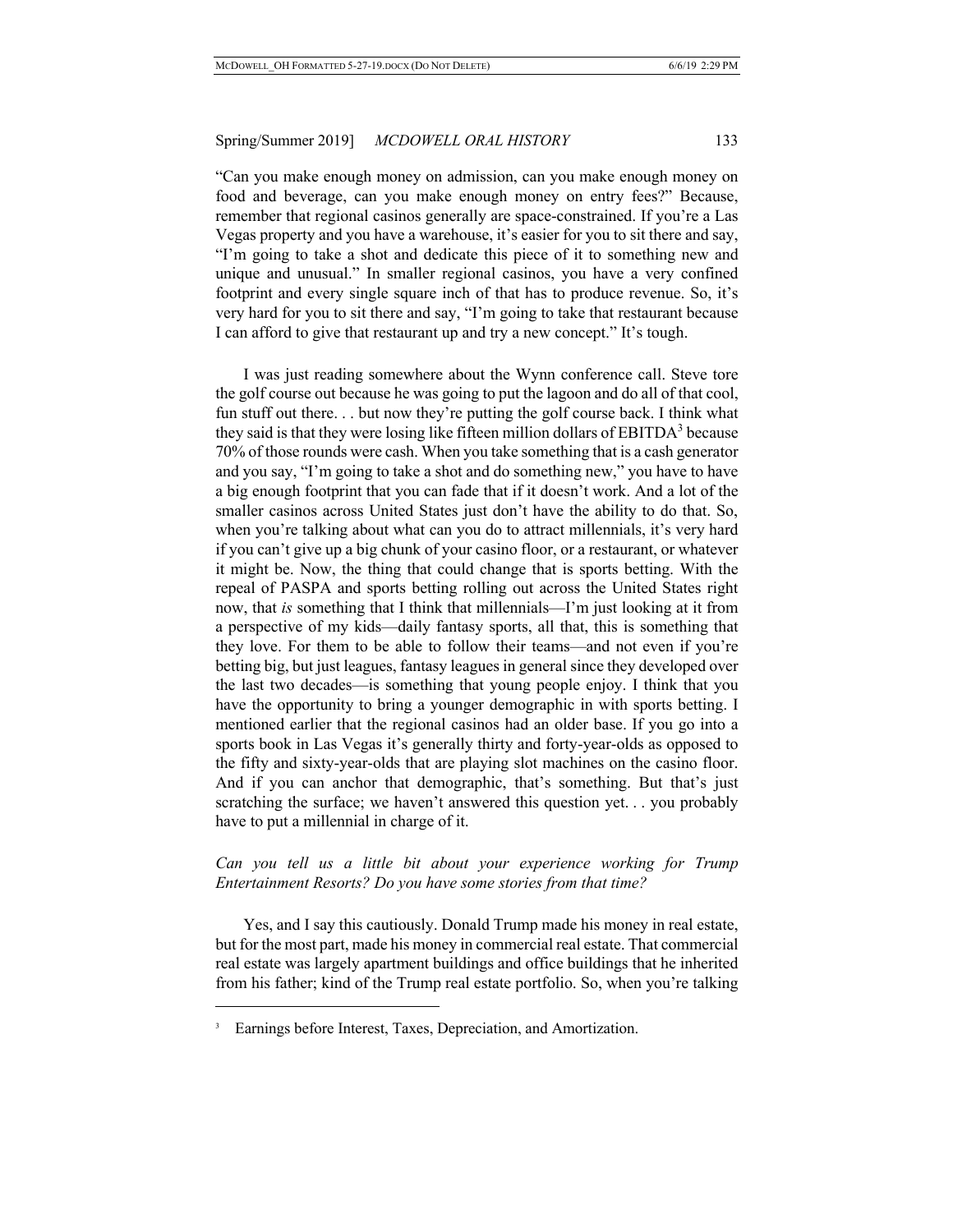about maintaining commercial real estate like that, it's really not a big investment. You have to go in and change the carpet in the hallways, and you have to go in and change the lighting, and you have to go in and do that kind of stuff. But it's not capital-intensive; casinos are. Casinos are very capitalintensive operations. Part of the problem that Donald was having in Atlantic City, was that because of his background in commercial real estate he was not afraid to spend money to build properties for the first time, he wanted to build something beautiful and ostentatious, as big and grand as Donald is, but he never wanted to reinvest in them.

As other properties opened in Atlantic City, who were willing to spend money and understood this—Borgata being a perfect example—Donald was not willing to go back into his existing properties and add a new restaurant, or renovate the casino floor, or invest in new technology, or slot machines, or whatever. As far as he was concerned, "I built it, it was great when I built it, and it should still be the great ten years later." It doesn't work that way. So, one of the big hurdles that we had what we went back, and we were working with the Trump Entertainment board, was just trying to convince them that if you want to improve your numbers, you have to give the customer what they want. That means that you have to go back into these properties and spend some money; you've got to renovate them. Donald would sit there and say, "Well, the carpet looks fine." No, the carpet is ten years old. The problem with ten-year-old carpet is no matter how clean you keep it, it's never going to look clean, it's just going to look threadbare. So, no, you've got to constantly refresh your properties and give them something new and make them feel that this is an exciting, vibrant environment.

That was a little bit frustrating for us because Donald wanted his numbers to improve, but he didn't want to spend the money; the requisite investment in the properties in order to do it. So, it was a battle. It was a constant battle. We finally got him to reinvest in the Taj Mahal; to do a big renovation. Kind of the corrider that was coming in from the main parking garage on the second floor and go in and do this huge renovation and add some new restaurants and renovate the casino floor. Every single thing that we did, ended up being a revenue generator. So, we were able to go back to him and point to this and sit there and say, "We know you didn't want to change this restaurant, but we changed this restaurant, and now we're making X dollars per day; fifty percent more than it was before." That was something that was kind of an eye opener for me, because it just never occurred to me that one of the biggest issues that we would face is trying to convince Donald Trump to reinvest in his own properties.

He never really understood the importance of technology. He had a phenomenally talented technology team that was there, but it was largely homegrown because he never invested in technology. So, he had a group of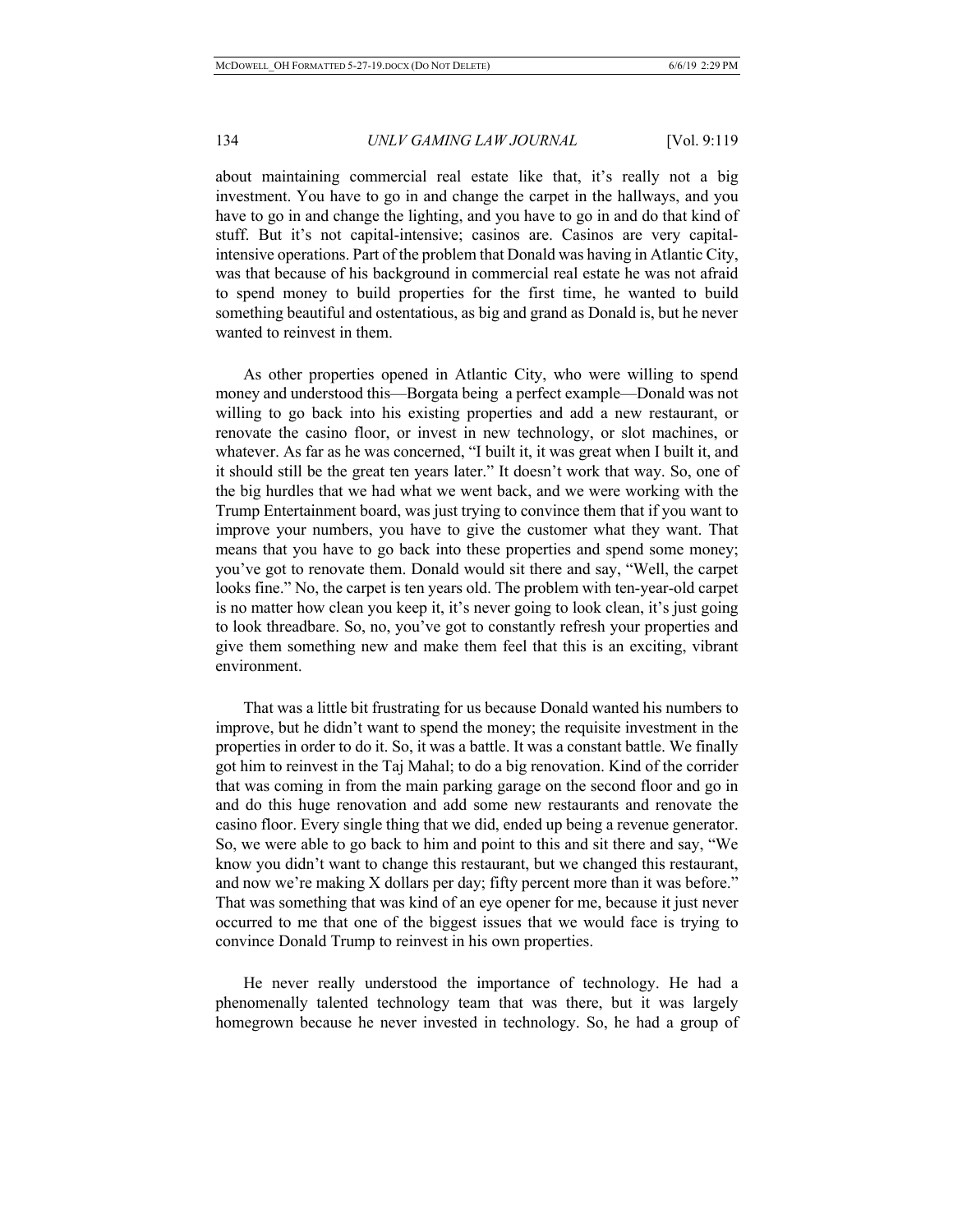people that were holding the entire Trump Entertainment Resorts technology infrastructure together with we used to say, gum, paperclips, and Band-Aids. That was the classic, "Oh dear god, I hope this person never gets hit by a bus!" because they have ten years of institutional knowledge that is not going to be replaced. So, we had to convince Donald and the Board to reinvest in technology as well. Again, it was like, "Well, this slot machine system was fine when we put in twelve years ago," but it doesn't work that way. That was a bit of an eyeopener. I often get asked what I learned from him, and from a marketing perspective, I watched him very closely. I worked with him very closely, particularly on new licenses that we were applying for, but from a marketing perspective, I was fascinated by his attention to detail as it relates to his personal brand. He was a walking branding exercise; and he knew that. He knew what his name was worth. He knew what his name was worth as it relates to the casinos, based on the deal that he negotiated when the casino was restructured. He understood what his name was worth as it related to attire––the Trump suits, the Trump ties. He knew what his name was worth, and he monetized that. He was so very, very careful about never doing anything that basically stepped outside the brand. That really was the backbone of his presidential campaign and the Trump brand has really kind of been the backbone of his presidency as well.

## *Is there one piece of advice that you have for young, female professionals that want to enter the gaming industry?*

Yes––education, education, education. To the extent that I have had all these extraordinary opportunities, it was because I was willing to try. But I realized relatively early on that gaming was very siloed. I was working in marketing at the time, and I looked around the industry and I said, "There are no marketing professionals that are chief operating officers, or chief executive officers, or presidents and I need to learn that." So, I looked at every opportunity that I could to expand my skill set and expand my resume. Some of this was literally going to my bosses and saying, "I want to learn how to do that. How can I learn how to do that?" I knew that I had to get out of marketing and into operations and so I looked for opportunities within the organization that I could apply for positions that would get me operations background. Once I knew operations, I realized I had to learn the casino floor and I looked for opportunities. Because the casino floor, at that point, was still the economic engine of the property. In order for me to move into the casino, I actually took a step backwards. I was an executive director at the time, and I dropped down to a director so I could get into another division. That is something that people would always sit there in horror and say, "How can you do that?" And I would sit there and say that you have to look at your career. Don't look at it as a contract—I'm going to be twenty-five and do this, thirty-five and do this. Look at it as a map. Because you need to get from point A to point B and there are so many different roads you can take along the way. It's not straight, because you have to go through all of these different